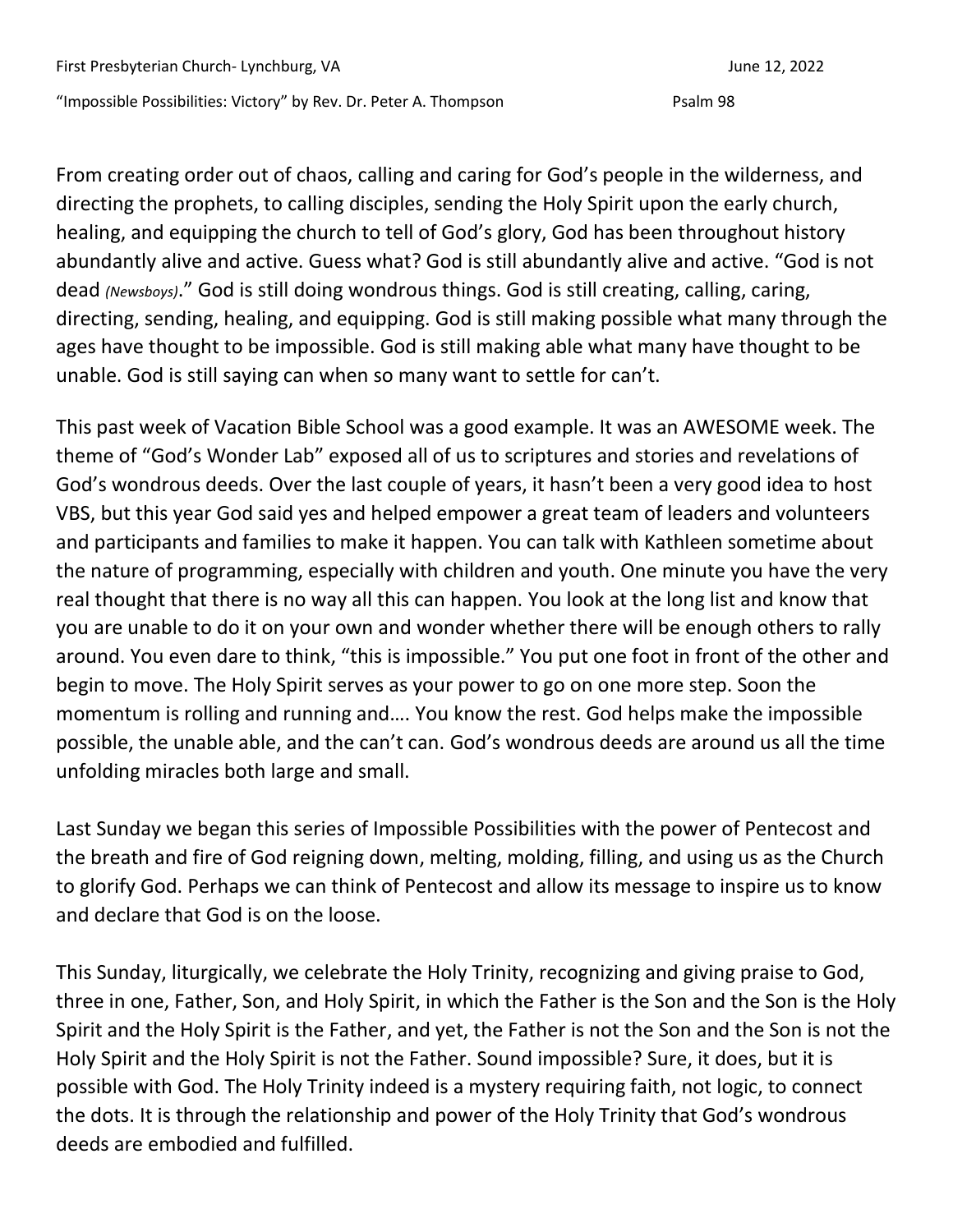I would like to offer that we turn now to Psalm 98, an enthronement psalm rich and powerful in praise and honor to God, who alone is worthy to be praised and worshipped for all God is and all God does. This psalm gives insight to us for why God is the one we are to praise and how indeed the psalmist suggests we ought to praise.

## **Read Psalm 98**

Why is God the one we are to praise? Victory! With God, in God, through God, by God, we have victory. And because we have victory with God, the psalmist says, "Sing to the Lord!"

Verses 1-3 and verse 9 frame the psalm and provide the rationale for such an extravagant declaration and display of praise. The word "victory" is repeated three times in verses 1-3, and it means to "deliver" or "free." The "right hand" and the "holy arm" of God are able to deliver humanity, and, indeed, all of creation from the many oppressions with which we and it are faced. Verse 9 states that God not only delivers but comes to judge the earth and the world. This verse is rich in imagery and promise. "The earth" and "the world" are used together to describe what God is coming to judge. The word "earth" here identifies with the whole of the earthly realm referencing back to Genesis 1 and the creation of all things.

With God we are victors. Victors over what? The psalmist says over anything and everything that causes oppression or is an oppression. With God, we experience victory over darkness, sin, and even death. With God, we experience victory over worry, fear, anxiety, and our insatiable need to control. With God, we experience victory over things we come to believe are impossible or unthinkable.

But wait! What? How? Sure, I believe God is king and I believe God is sovereign, but after all, we are here, in the habitable world, and God is there, in the heavenly realm. How does/can the judgment and righteous and equity of God play itself out here? Good question. Maybe we should ask the paralytic and blindman and herniating woman and child knocking on death's door that now are healed; or the single mom who couldn't find work and now keeps 2 jobs and has just moved into a new house; or the veteran who felt cast aside and left behind and now stands tall with purpose and belonging at a new post helping teenagers make better decisions; or the student who barely made it through middle school and now prepares to attend college this Fall; or the child who lost their parents too early in life and wonder who will love them and now has arms wrapped tight around them with kisses goodnight before bed.

I don't know the exact answer for how God does it, but I do have faith God has, does, and will. With God, who cares deeply for all God has created, there has been, is, and will be victory. Ultimately, faith in God leads us to the assurance that at the end of all things, whenever and wherever that might be, God WILL set all things right. And it is in this faith and hope that we are catapulted into action with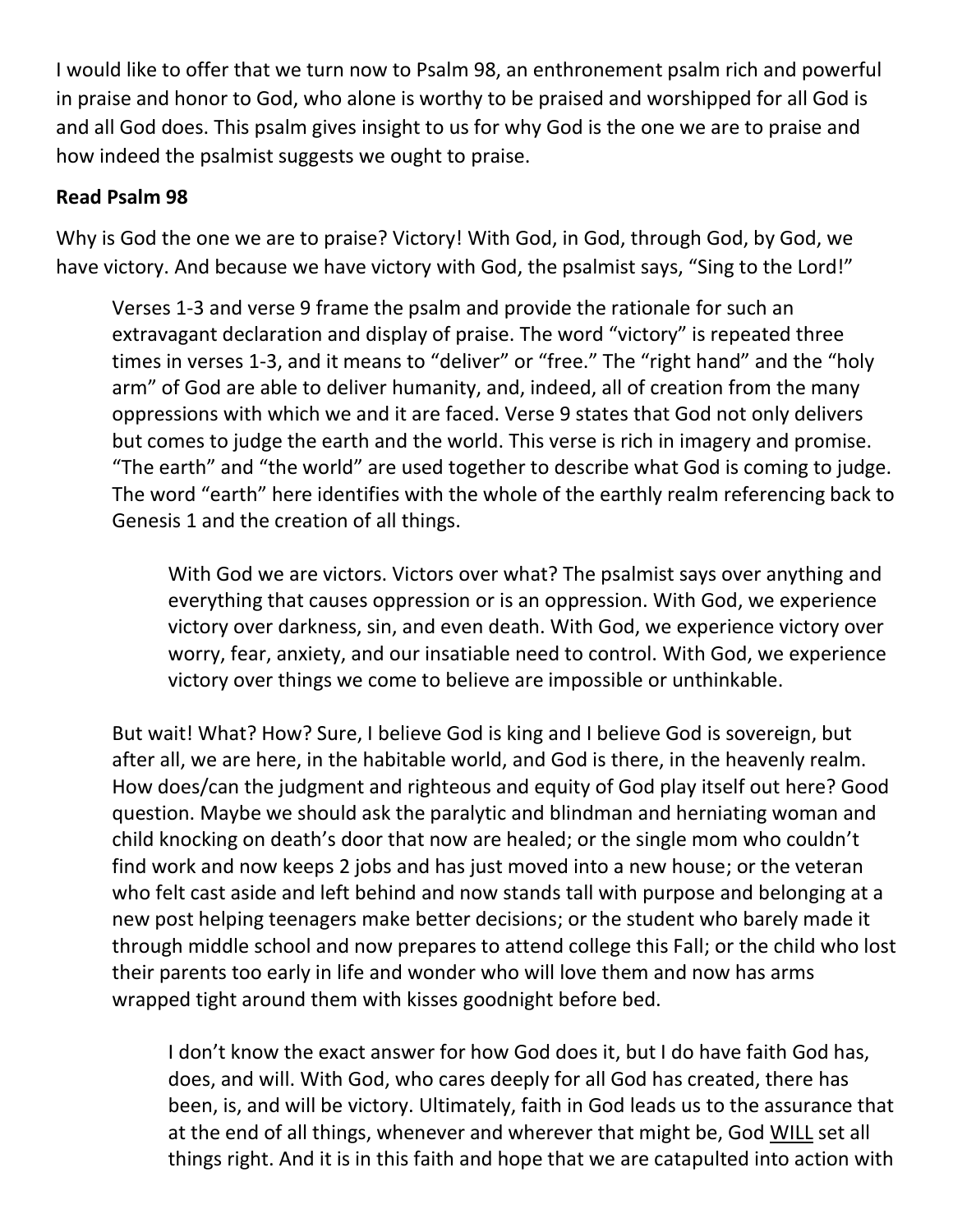the belief that because can and will in the end, God can and will now. So, we join God in fighting the good fight and do our best to be beacons of God's love and light throughout the world so as many people as possible can know of God's victory.

And because God brings victory, both in the here and now and in eternity, what is it we are to do? All humanity and all creation are to join in celebratory song of God's reign.

Psalm 98 invites all of creation to celebrate God's sovereignty not only with song but with the loud clamoring of "musical instruments". This is why we sing as a part of worship. This is the purpose behind the offering of the choir or soloists or instrumentalists. This is the motive behind each artist who sings and performs the good news to the masses on stage or on the radio or YouTube. Singing is both a response done in gratitude for what has happened in being delivered and a strength to carry one through the struggle toward freedom.

Listen to what Lincoln Brewster sings in his song, "The God of the Impossible":

*Lord, I come with newfound faith… I will trust every word you say… all my fears I am laying down at your feet…*

*I will trust in your grace that cannot be earned… walk through the fire and not be burned… all my doubts have lost their sound to your voice…*

*Lord, I come with willing hands… use my life to fulfill your plan… all I have I give to you an offering…*

How could he sing these things and believe these things? How is it that he can declare *"even in the valley still my heart will sing"? Because God can do the impossible…*

*Nothing is impossible with God… God is who God is- the God of the impossible!!!*

And *I Am They* are singing praise to God for victory in their song, "No Impossible with You":

*Are you staring down any giants? Do you feel like you can't see past your pain? Have your songs turned to silence? Does God seem a thousand miles away?*

*Do you still believe?*

*Because there's no heart God can't rescue… No war God can't win… No story so over, it can't start again… No pain God won't use… No wall God won't break through… It might be too much for you… But there is no impossible with God*